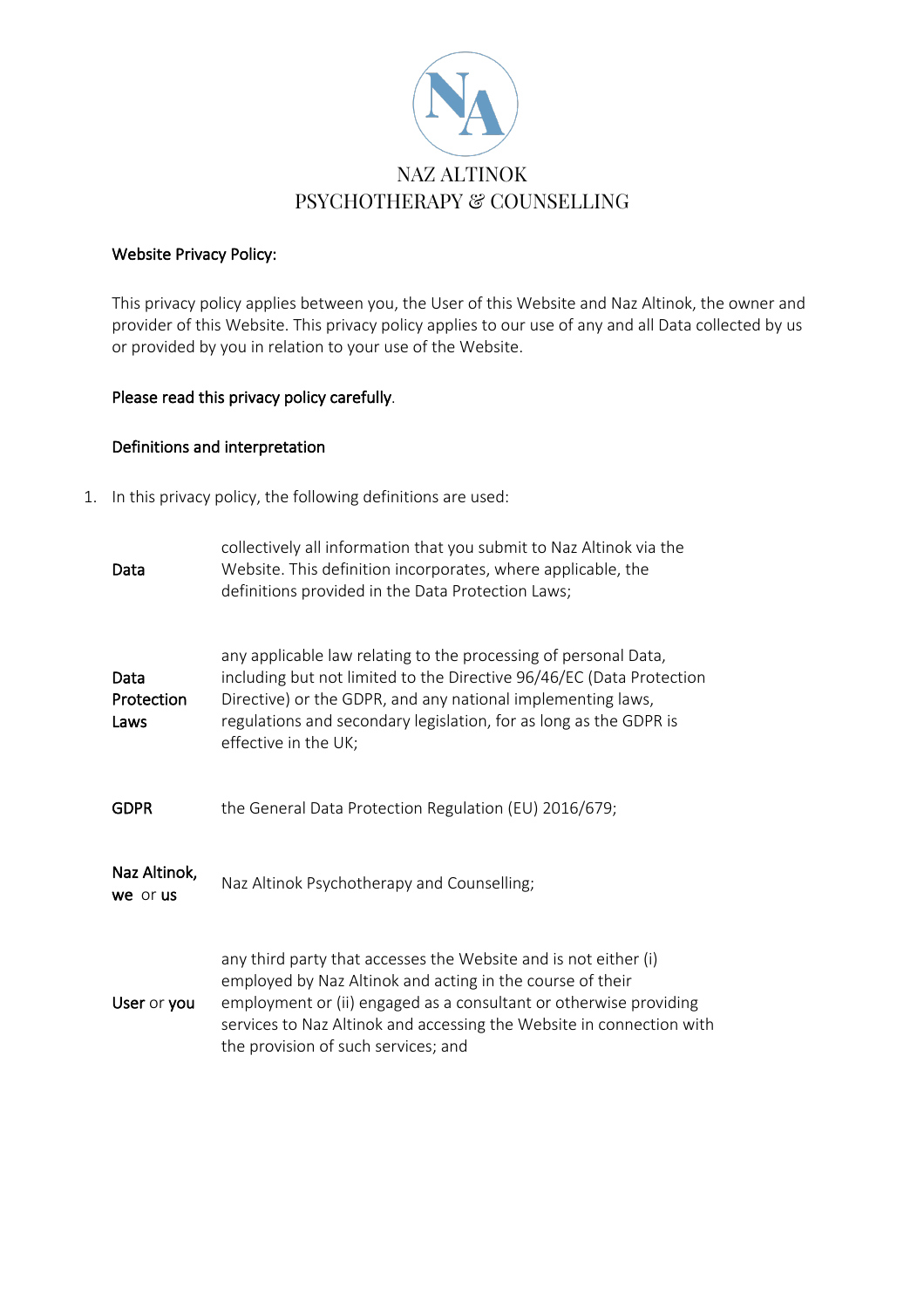#### Website the website that you are currently using, altinoktherapy.com, and any sub-domains of this site unless expressly excluded by their own terms and conditions.

- 2. In this privacy policy, unless the context requires a different interpretation:
	- 1. the singular includes the plural and vice versa;
	- 2. references to sub-clauses, clauses, schedules or appendices are to sub-clauses, clauses, schedules or appendices of this privacy policy;
	- 3. a reference to a person includes firms, companies, government entities, trusts and partnerships;
	- 4. "including" is understood to mean "including without limitation";
	- 5. reference to any statutory provision includes any modification or amendment of it;
	- 6. the headings and sub-headings do not form part of this privacy policy.

# Scope of this privacy policy

- 3. This privacy policy applies only to the actions of Naz Altinok and Users with respect to this Website. It does not extend to any websites that can be accessed from this Website including, but not limited to, any links we may provide to social media websites.
- 4. For purposes of the applicable Data Protection Laws, Naz Altinok is the "data controller". This means that Naz Altinok determines the purposes for which, and the manner in which, your Data is processed.

#### Data collected

- 5. We may collect the following Data, which includes personal Data, from you:
	- 1. name;
	- 2. contact Information such as email addresses and telephone numbers;

in each case, in accordance with this privacy policy.

#### How we collect Data

- 6. We collect Data in the following ways:
	- 1. data is given to us by you; and
	- 2. data is collected automatically.

#### Data that is given to us by you

- 7. Naz Altinok will collect your Data in a number of ways, for example:
	- 1. when you contact us through the Website, by telephone, post, e-mail or through any other means;
	- 2. when you make payments to us, through this Website or otherwise;
	- 3. when you use our services;

in each case, in accordance with this privacy policy.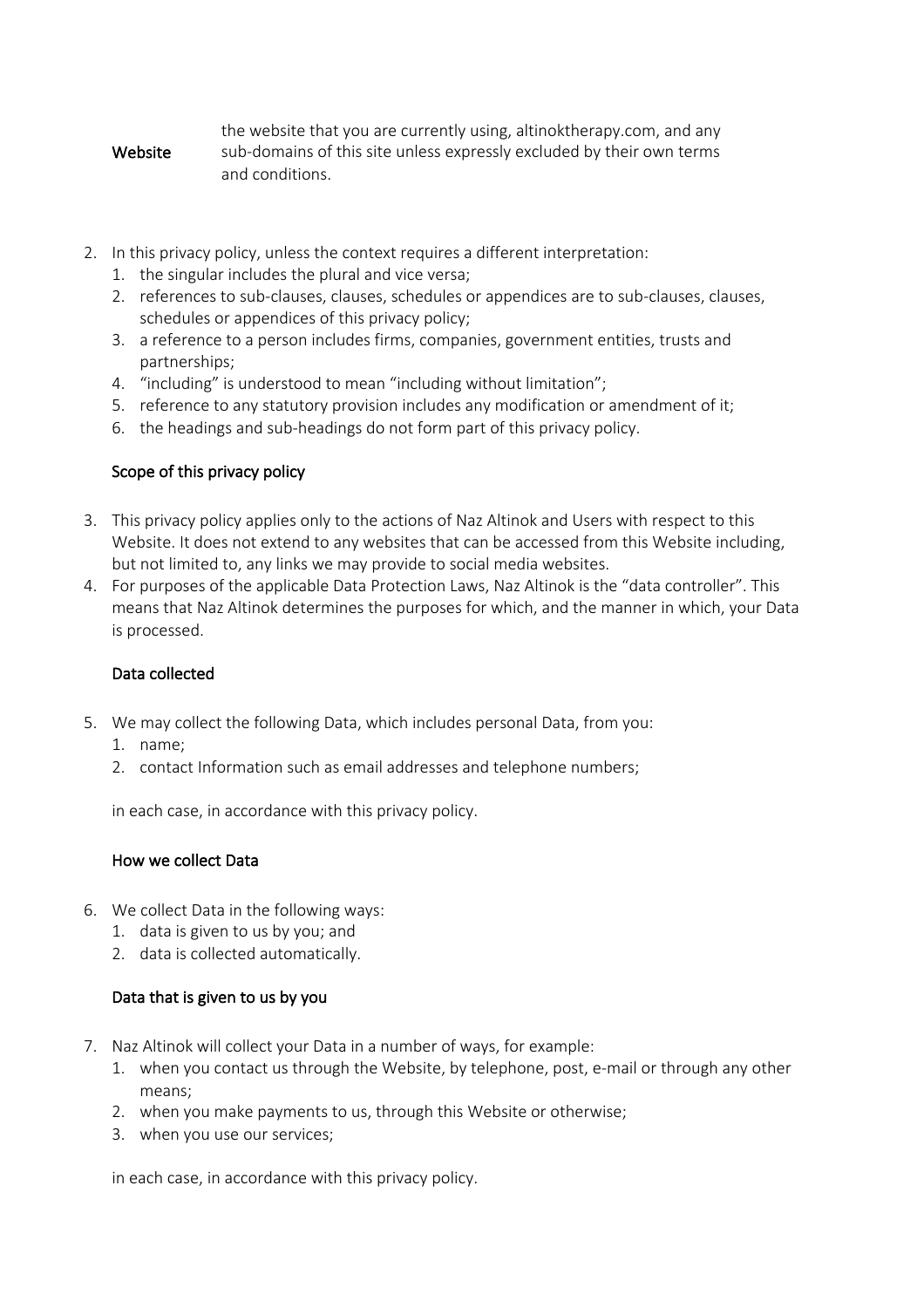# Data that is collected automatically

- 8. To the extent that you access the Website, we will collect your Data automatically, for example:
	- 1. we automatically collect some information about your visit to the Website. This information helps us to make improvements to Website content and navigation, and includes your IP address, the date, times and frequency with which you access the Website and the way you use and interact with its content.

# Our use of Data

- 9. Any or all of the above Data may be required by us from time to time in order to provide you with the best possible service and experience when using our Website. Specifically, Data may be used by us for the following reasons:
	- 1. internal record keeping;
	- 2. transmission by email of marketing materials that may be of interest to you;

in each case, in accordance with this privacy policy.

- 10. We may use your Data for the above purposes if we deem it necessary to do so for our legitimate interests. If you are not satisfied with this, you have the right to object in certain circumstances (see the section headed "Your rights" below).
- 11. For the delivery of direct marketing to you via e-mail, we'll need your consent, whether via an opt-in or soft-opt-in:
	- 1. soft opt-in consent is a specific type of consent which applies when you have previously engaged with us (for example, you contact us to ask us for more details about a particular product/service, and we are marketing similar products/services). Under "soft opt-in" consent, we will take your consent as given unless you opt-out.
	- 2. for other types of e-marketing, we are required to obtain your explicit consent; that is, you need to take positive and affirmative action when consenting by, for example, checking a tick box that we'll provide.
	- 3. if you are not satisfied about our approach to marketing, you have the right to withdraw consent at any time. To find out how to withdraw your consent, see the section headed "Your rights" below.

#### Keeping Data Secure

- 12. We will use technical and organisational measures to safeguard your Data, for example:
	- 1. access to your account is controlled by a password and a username that is unique to you.
	- 2. we store your Data on secure servers.
- 13. Technical and organisational measures include measures to deal with any suspected data breach. If you suspect any misuse or loss or unauthorised access to your Data, please let us know immediately by contacting us via this e-mail address: altinoktherapy@gmail.com.
- 14. If you want detailed information from Get Safe Online on how to protect your information and your computers and devices against fraud, identity theft, viruses and many other online problems, please visit www.getsafeonline.org. Get Safe Online is supported by HM Government and leading businesses.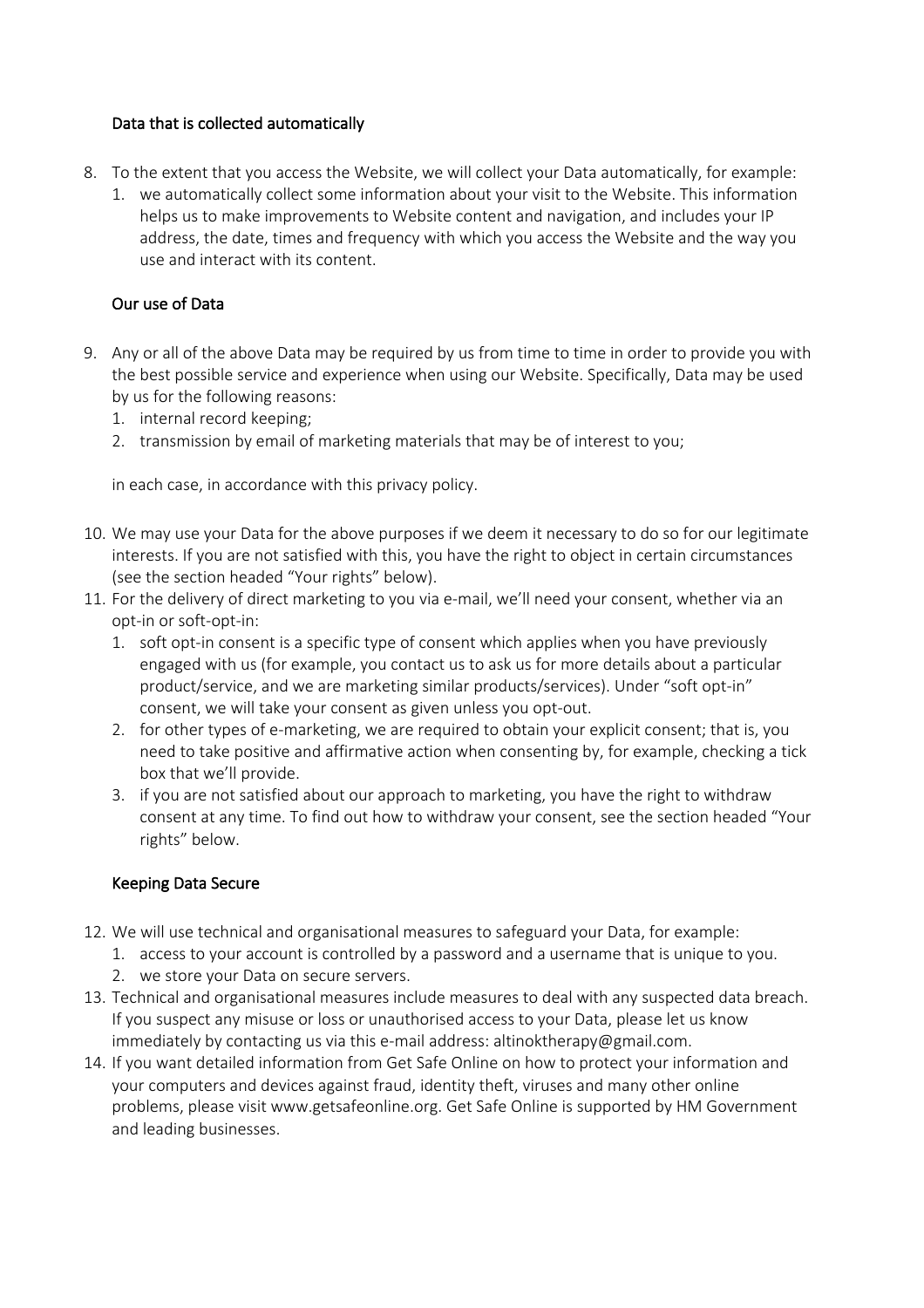# Data Retention

- 15. Unless a longer retention period is required or permitted by law, we will only hold your Data on our systems for the period necessary to fulfil the purposes outlined in this privacy policy or until you request that the Data be deleted.
- 16. Even if we delete your Data, it may persist on backup or archival media for legal, tax or regulatory purposes.

# Your Rights

- 17. You have the following rights in relation to your Data:
	- 1. Right to access– the right to request (i) copies of the information we hold about you at any time, or (ii) that we modify, update or delete such information. If we provide you with access to the information we hold about you, we will not charge you for this, unless your request is "manifestly unfounded or excessive." Where we are legally permitted to do so, we may refuse your request. If we refuse your request, we will tell you the reasons why.
	- 2. Right to correct- the right to have your Data rectified if it is inaccurate or incomplete.
	- 3. Right to erase– the right to request that we delete or remove your Data from our systems.
	- 4. Right to restrict our use of your Data– the right to "block" us from using your Data or limit the way in which we can use it.
	- 5. Right to data portability– the right to request that we move, copy or transfer your Data.
	- 6. Right to object– the right to object to our use of your Data including where we use it for our legitimate interests.
- 18. To make enquiries, exercise any of your rights set out above, or withdraw your consent to the processing of your Data (where consent is our legal basis for processing your Data), please contact us via this e-mail address: altinoktherapy@gmail.com.
- 19. If you are not satisfied with the way a complaint you make in relation to your Data is handled by us, you may be able to refer your complaint to the relevant data protection authority. For the UK, this is the Information Commissioner's Office (ICO). The ICO's contact details can be found on their website at https://ico.org.uk/.
- 20. It is important that the Data we hold about you is accurate and current. Please keep us informed if your Data changes during the period for which we hold it.

#### Links to other websites

21. This Website may, from time to time, provide links to other websites. We have no control over such websites and are not responsible for the content of these websites. This privacy policy does not extend to your use of such websites. You are advised to read the privacy policy or statement of other websites prior to using them.

#### Changes of business ownership and control

- 22. Naz Altinok may, from time to time, expand or reduce the business and this may involve the sale and/or the transfer of control of all or part of Naz Altinok. Data provided by Users will, where it is relevant to any part of our business so transferred, be transferred along with that part and the new owner or newly controlling party will, under the terms of this privacy policy, be permitted to use the Data for the purposes for which it was originally supplied to us.
- 23. We may also disclose Data to a prospective purchaser of our business or any part of it.